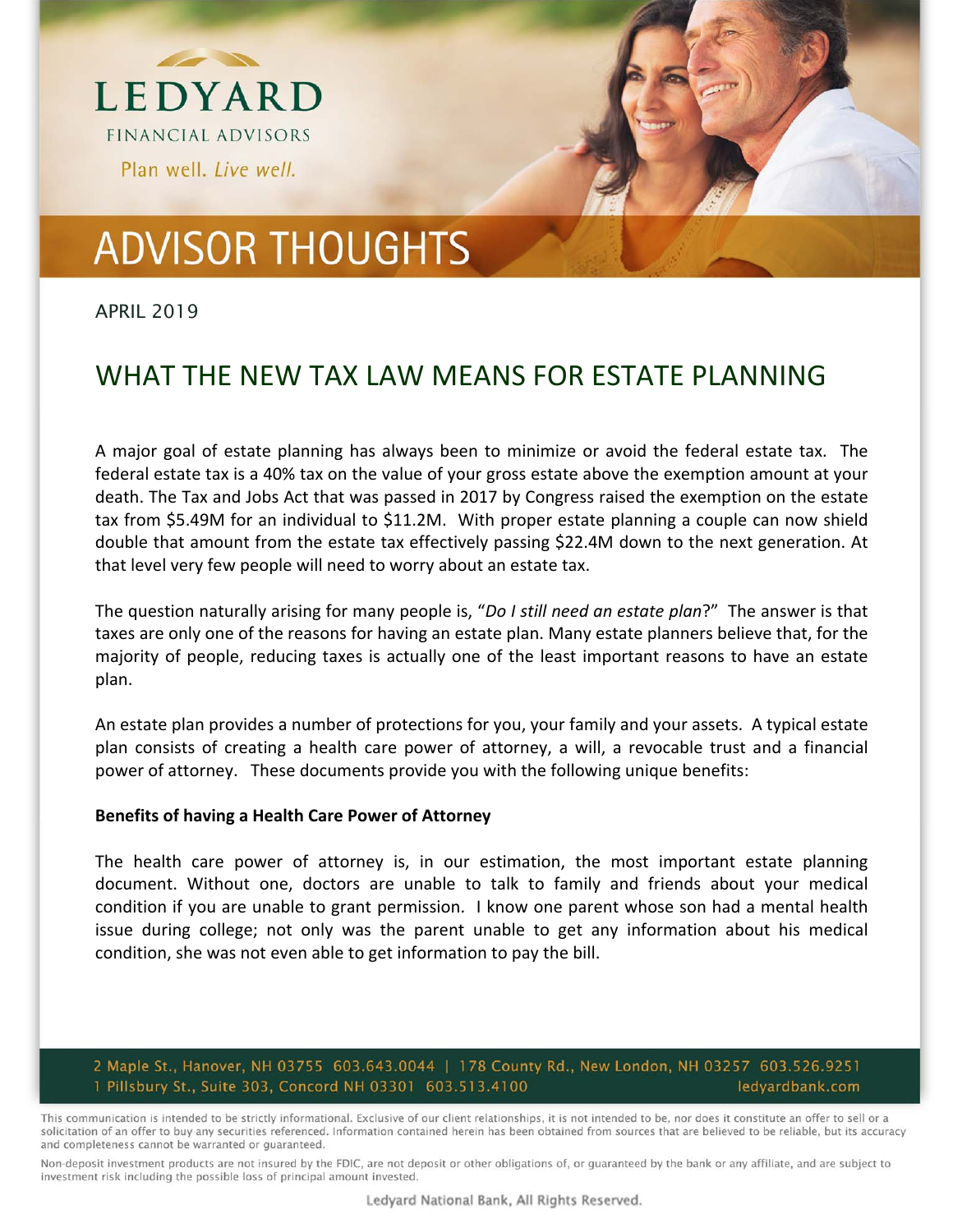- You have the control of naming the person, known as the "Agent", who can make your health care decisions if you are unable to do so.
- Your Agent will be able to talk to the doctors about your medical condition if you are in an accident or are struck with a serious illness despite medical privacy laws such as the Health Insurance Portability and Accountability Act ( HIPAA).
- You make the decisions about continued nutrition support and medical procedures in advance in order to control your end of life care.
- You state your preferences in advance which can greatly reduce the anguish your family feels when faced with making a major medical decision for you. Having a health care power of attorney and stating your wishes in advance can also reduce family disagreements.
- While your estate planning attorney can draft a health care power of attorney for you, health care power forms are sometimes available at local hospitals.

### **Benefits of a having a Will**

Your will provides for the disposition of assets owned in your individual name and for accounts for which you do not have a beneficiary designation.

- You can nominate the Executor that the Probate Court appoints to manage your estate.
- You can nominate the Guardian of your minor children and provide for judicial oversight of their assets.
- Without a will, assets in your individual name are distributed according to your state's laws of intestacy, which may not be what you want. This is particularly important if you want to leave assets to an unmarried partner or person who is not a close blood relative.
- Your will provides judicial oversight of your assets, disposition which can be useful if your heirs are prone to disagreement. You can insert a "no contest clause" in your will which penalizes the beneficiaries if they challenge your will.
- At your death you can use a continuing trust in your will, otherwise known as a testamentary trust, but these trusts are subject to judicial oversight and can require complex annual accountings.
- The provisions of a will can be changed any time during your life, provided you are competent, with a simple codicil which amends your will.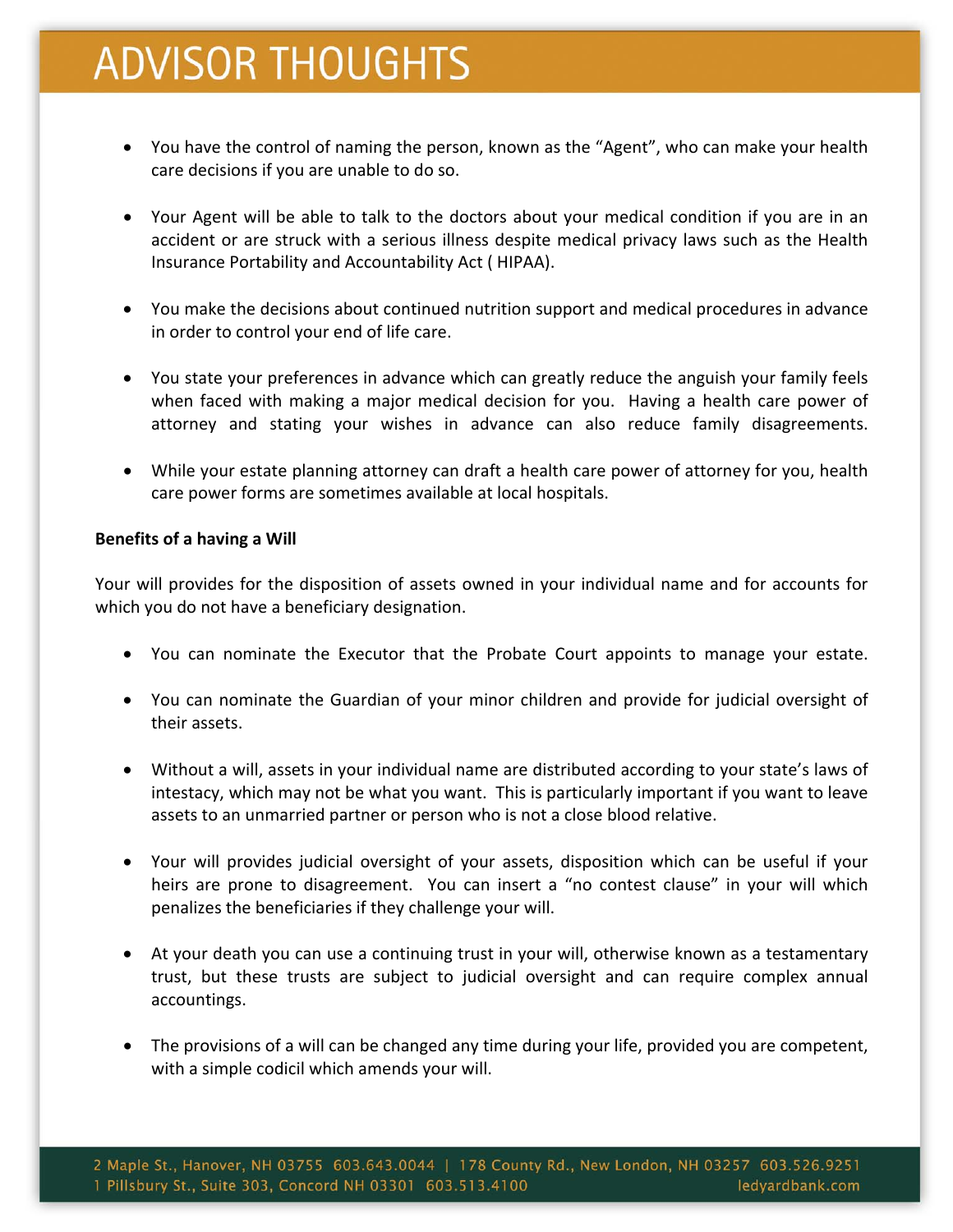#### **Benefits of a using a Revocable Trust**

A revocable trust provides a number of advantages over having a will alone. It is used in tandem with your will and it is often called a "will substitute". This is because instead of a will controlling the disposition of your assets, your revocable trust controls the disposition of assets held in your trust and the assets passed to your trust from your will at your death.

- You can be the trustee of your trust and continue to control your assets during your life.
- You can name a successor trustee to take over if you are elderly, have health issues or merely no longer want to be bothered with managing your assets. A successor trustee can also help if you should become mentally or physically incapacitated.
- You are able to name a professional trustee or co-trustee to handle your investments and billpaying functions which can be useful if your family or friends are not experienced handling complex investments or do not have the time to do it properly.
- If you have litigious beneficiaries, or if they merely do not get along, you can insert a "no contest clause" in your trust which penalizes the beneficiaries if they challenge your trust. This reduces the risk of disagreements among beneficiaries and increases the likelihood of your wishes being followed.
- A revocable trust is a private document and not subject to the jurisdiction of the Probate Court which is beneficial if you do not need oversight because you name a trustworthy, competent trustee.
- If all of your assets are titled appropriately during your life, a revocable trust can help you avoid the lengthy time involved with probate process and the costs associated with hiring an attorney to probate your will.
- You can change your revocable trust by a simple amendment at any time during your life while you are competent.

A revocable trust has one important advantage over a will. You can create trusts for beneficiaries that continue after your death that are not subject to the jurisdiction of the probate court. For example, you may want to create a continuing trust for your spouse during his or her life with the remainder going either outright or in trust to your children. A marital trust can be particularly useful in the case of a second marriage with each party having children from a former marriage, although it is frequently used in first marriage situations as well.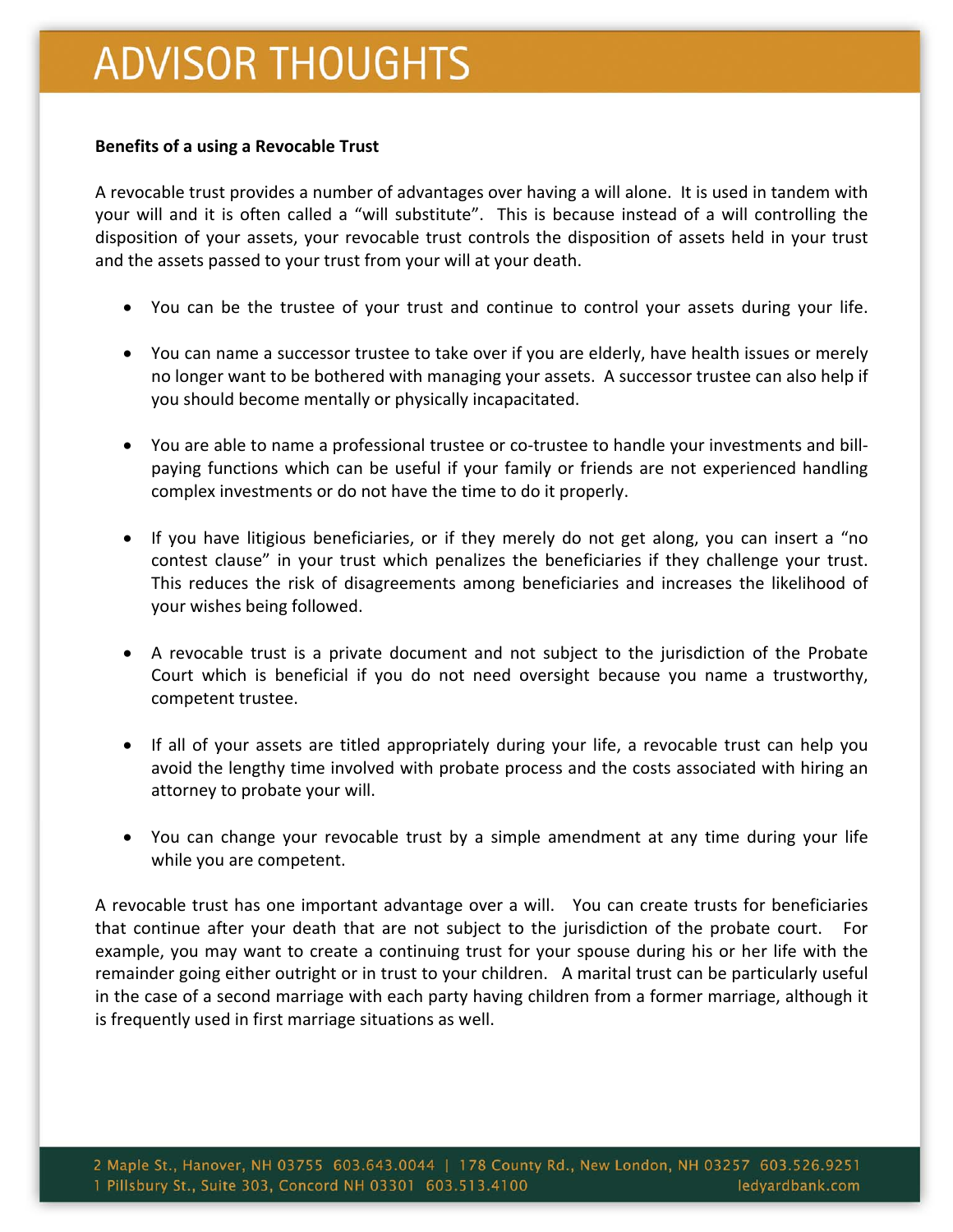If you choose to have continuing trusts for your children or other beneficiaries you can defer distributions to age appropriate times, enabling your beneficiaries to learn to manage their wealth and giving them future opportunities if they fail to do so. For example in my revocable trust, I have given my children 1/3 of their share at the age of 25, 30, and 35. This gives them a few chances to succeed. I have decided that if they do not have their act together by the age of 35, there is simply no hope for them.

You can create an incentive trust for a beneficiary that promotes certain behaviors. For example, rewarding the beneficiary if they are able to maintain a job and produce W‐2 income or supplementing the lifestyle of a beneficiary who chooses to go into a traditionally lower paying, but worthy profession like teaching.

You can also use a continuing trust to prevent a beneficiary from having unlimited access to funds if he or she has a substance abuse problem either currently or in the future.

Inserting a "spendthrift provision" in your trust prohibits the beneficiaries from assigning their interest in the trust and protects the assets from the reach of their creditors. This can be particularly useful if the beneficiary works in a high litigation risk profession or might otherwise be sued for something as simple as a car accident. A spendthrift trust may be used to a limited degree to protect your beneficiary against an overreaching spouse or in the event of a divorce.

If you have a beneficiary who is currently receiving public benefits or might be able to receive them when he or she is elderly, you can establish a trust that will continue to provide for them and not be subject to government interference.

If you are leaving assets to minor beneficiaries or if you leave money to adult children who might pre‐ decease you and leave minor children, you can create trusts to protect the assets for the minor child. This is important because a minor cannot legally own assets without having an adult custodian or trustee in charge. In a trust, the trustee, rather than the Court, oversees the handling of assets for minors, so it is extremely important to name a responsible and trustworthy individual as successor trustee.

You can also create a continuing trust to provide resources for the care of your companion animals.

#### **Benefits of creating a Durable Power of Attorney for Finances**

Even if you have a revocable trust, the trustee only controls assets titled in the name of the trust. You still need a Durable Power of Attorney for Finances to cover your other assets. If you do not have a revocable trust, it is even more important to have a Durable Power of Attorney for Finances. Without one, your assets are frozen if you should become incapacitated and the Probate Court must appoint a conservator or guardian to manage your affairs.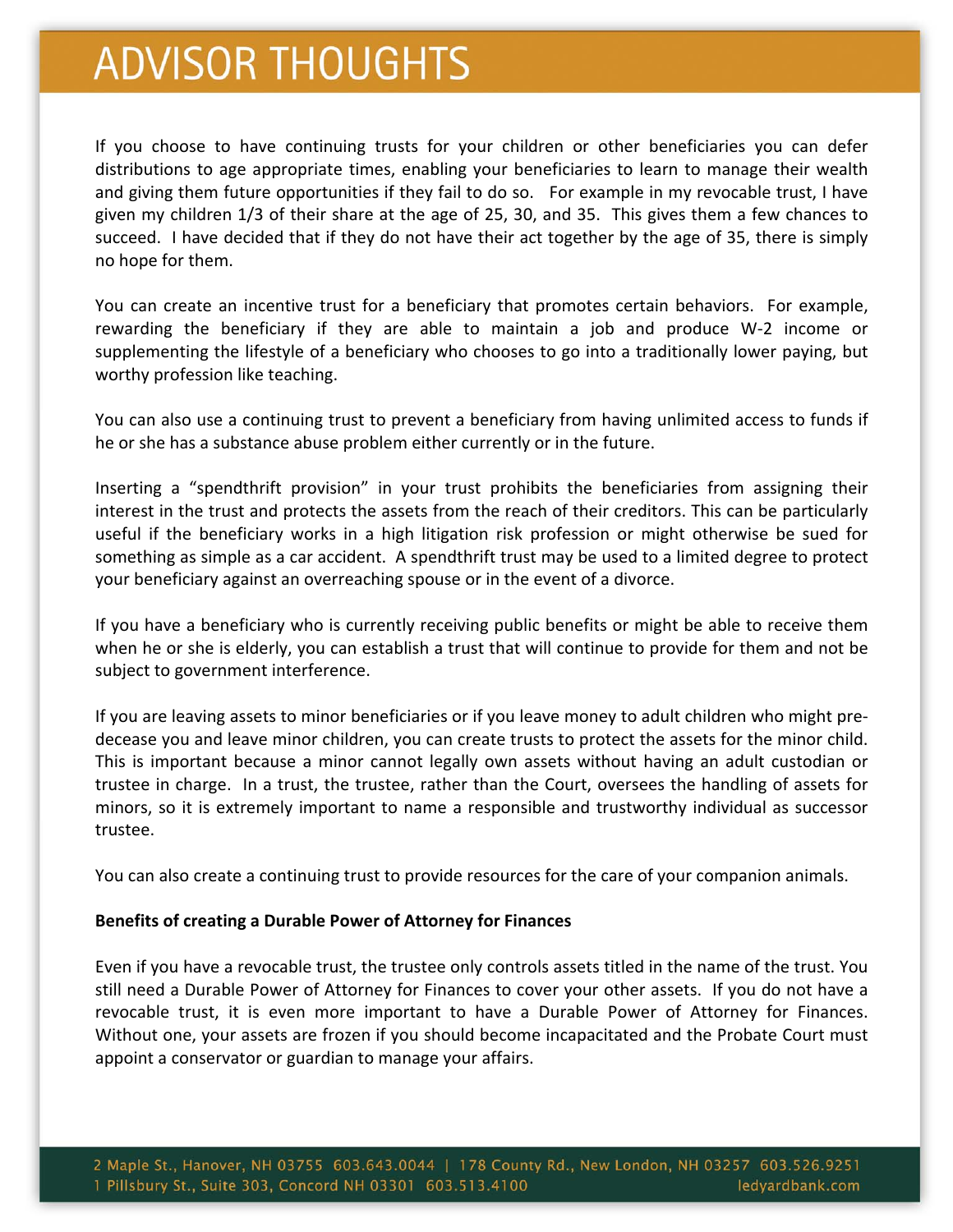- You have the control of naming the person, known as the "Agent", who can assist with your finances and manage your assets if you are unable to do so. The authority of your Agent ends at your death at which point your Executor takes over if you have a will or if not an Administrator will be assigned by the Probate Court.
- The Agent can manage the assets held in your individual name, in a payable or transfer on death account, or accounts that have a beneficiary designation such as an annuity, life insurance or in a retirement vehicle such as an IRA or 401K. The Agent does not control trust assets – the trustee or successor trustee does.
- The Agent can deal with most governmental agencies such as the Post Office, the IRS and the city or town clerk officers who collect taxes, sewer and water bills.
- The Agent can deal with private companies such as your electric, gas, oil or telephone Company.
- You control whether your Agent acts now or in the future by delaying release of the document until you decide, or a trusted advisor such as your estate planning attorney decides, that it is warranted.
- You can create a general power of attorney which covers all situations or a limited power of attorney to be used a single time or for a limited purpose like for a real estate closing or to authorize the signing your bank checks.

Clearly, there are many benefits to creating an estate plan. While federal taxes may not play a critical role for many people today, few people realize the estate tax exemption in the tax act reverts back to \$5.2M in the year 2026. Moreover, the actual exemption amount is like a political football with politicians on both sides of the aisle disagreeing with whether it should be higher or lower. While the amount was stable from 2011 through 2017, in the year 2010, there was no estate tax, and as recently as 2001, the exemption amount was only \$675,000. Anything can happen to the exemption amount in the future.

Moreover, the picture gets even worse when you introduce the fact that many states tax the estates of their residents. For instance, the current estate tax exemption in Vermont is \$2.75M per person and the top rate of the tax is 16%. New Hampshire does not have a state estate tax. If you own real estate in another state, you may be subject to an estate tax over a portion of your assets in that state.